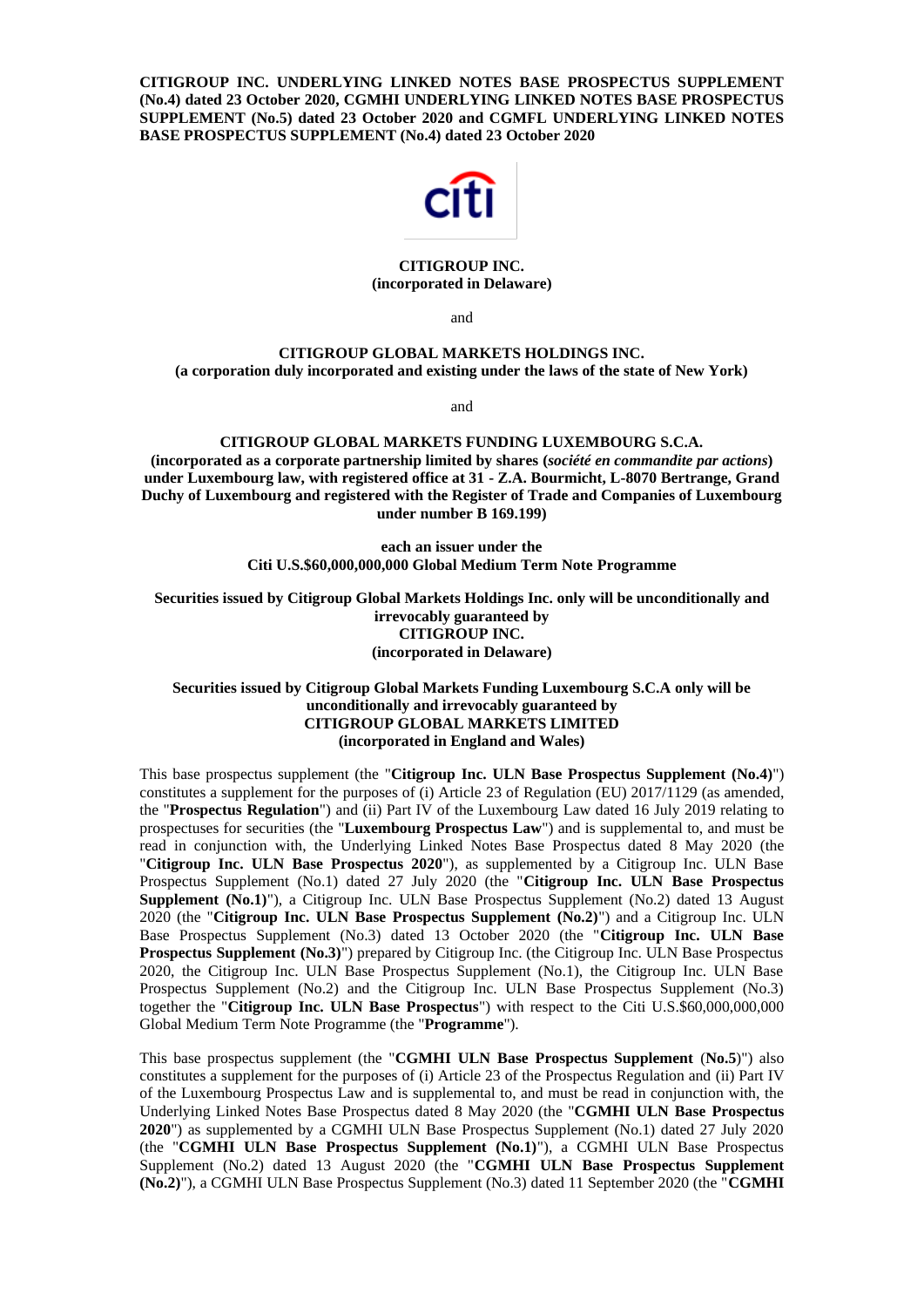**ULN Base Prospectus Supplement (No.3)**") and a CGMHI ULN Base Prospectus Supplement (No.4) dated 13 October 2020 (the "**CGMHI ULN Base Prospectus Supplement (No.4)**") prepared by Citigroup Global Markets Holdings Inc. ("**CGMHI**") and Citigroup Inc. in its capacity as the CGMHI Guarantor (the CGMHI ULN Base Prospectus 2020, the CGMHI ULN Base Prospectus Supplement (No.1), the CGMHI ULN Base Prospectus Supplement (No.2), the CGMHI ULN Base Prospectus Supplement (No.3) and the CGMHI ULN Base Prospectus Supplement (No.4) together the "**CGMHI ULN Base Prospectus**") with respect to the Programme.

This base prospectus supplement (the "**CGMFL ULN Base Prospectus Supplement (No.4)**"), together with the Citigroup Inc. ULN Base Prospectus Supplement (No.4) and the CGMHI ULN Base Prospectus Supplement (No.5), (the "**Supplement**") also constitutes a supplement for the purposes of (i) Article 23 of the Prospectus Regulation and (ii) Part IV of the Luxembourg Prospectus Law and is supplemental to, and must be read in conjunction with, the Underlying Linked Notes Base Prospectus dated 8 May 2020 (the "**CGMFL ULN Base Prospectus 2020**") as supplemented by a CGMFL ULN Base Prospectus Supplement (No.1) dated 27 July 2020 (the "**CGMFL ULN Base Prospectus Supplement (No.1)**"), a CGMFL ULN Base Prospectus Supplement (No.2) dated 13 August 2020 (the "**CGMFL ULN Base Prospectus Supplement (No.2)**") and a CGMFL ULN Base Prospectus Supplement (No.3) dated 13 October 2020 (the "**CGMFL ULN Base Prospectus Supplement (No.3)**"), in each case, prepared by Citigroup Global Markets Funding Luxembourg S.C.A. ("**CGMFL**") and Citigroup Global Markets Limited in its capacity as the CGMFL Guarantor (the CGMFL ULN Base Prospectus 2020, the CGMFL ULN Base Prospectus Supplement (No.1), the CGMFL ULN Base Prospectus Supplement (No.2) and the CGMFL ULN Base Prospectus Supplement (No.3) together the "**CGMFL ULN Base Prosepctus**" and, together with the Citigroup Inc. ULN Base Prospectus and the CGMHI ULN Base Prospectus, the "**Base Prospectus**") with respect to the Programme.

Terms defined in the Base Prospectus shall, unless the context otherwise requires, have the same meaning when used in this Supplement.

This Supplement has been approved by the Central Bank of Ireland (the "**Central Bank**"), as competent authority under the Prospectus Regulation. The Central Bank only approves this Supplement as meeting the standards of completeness, comprehensibility and consistency imposed by the Prospectus Regulation. Such approval should not be considered an endorsement of the Issuer or of the quality of the Securities that are the subject of the Base Prospectus. Investors should make their own assessment as to the suitability of investing in the Securities. This Supplement has also been approved by the Luxembourg Stock Exchange under Part IV of the Luxembourg Prospectus Law and the Rules and Regulations of the Luxembourg Stock Exchange.

Application has been made to the Irish Stock Exchange plc, trading as Euronext Dublin ("**Euronext Dublin**") for the approval of the Citigroup Inc. ULN Base Prospectus Supplement (No.4), the CGMHI ULN Base Prospectus Supplement (No.5) and the CGMFL ULN Base Prospectus Supplement (No.4) as Base Listing Particulars Supplements (the "**Citigroup Inc. ULN Base Listing Particulars Supplement** (**No.4**)", the "**CGMHI ULN Base Listing Particulars Supplement** (**No.5**)" and the "**CGMFL ULN Base Listing Particulars Supplement** (**No.4**)", respectively, and together, the "**Base Listing Particulars Supplement**"). Save where expressly provided or the context otherwise requires, where Securities are to be admitted to trading on the Global Exchange Market references herein to "Supplement", "Citigroup Inc. ULN Base Prospectus Supplement (No.4)", "CGMHI ULN Base Prospectus Supplement (No.5)" and "CGMFL ULN Base Prospectus Supplement (No.4)" shall be construed to be to "Base Listing Particulars Supplement", "Citigroup Inc. ULN Base Listing Particulars Supplement (No.4)", "CGMHI ULN Base Listing Particulars Supplement (No.5)" and "CGMFL ULN Base Listing Particulars Supplement (No.4)", respectively.

Citigroup Inc. accepts responsibility for the information contained in this Supplement (excluding the paragraphs set out under the headings "*Information relating to the CGMHI ULN Base Prospectus*" and "*Information relating to the CGMFL ULN Base Prospectus*" below). To the best of the knowledge of Citigroup Inc., the information contained in this Supplement (excluding the paragraphs set out under the headings "*Information relating to the CGMHI ULN Base Prospectus*" and "*Information relating to the CGMFL ULN Base Prospectus*" below) is in accordance with the facts and does not omit anything likely to affect the import of such information.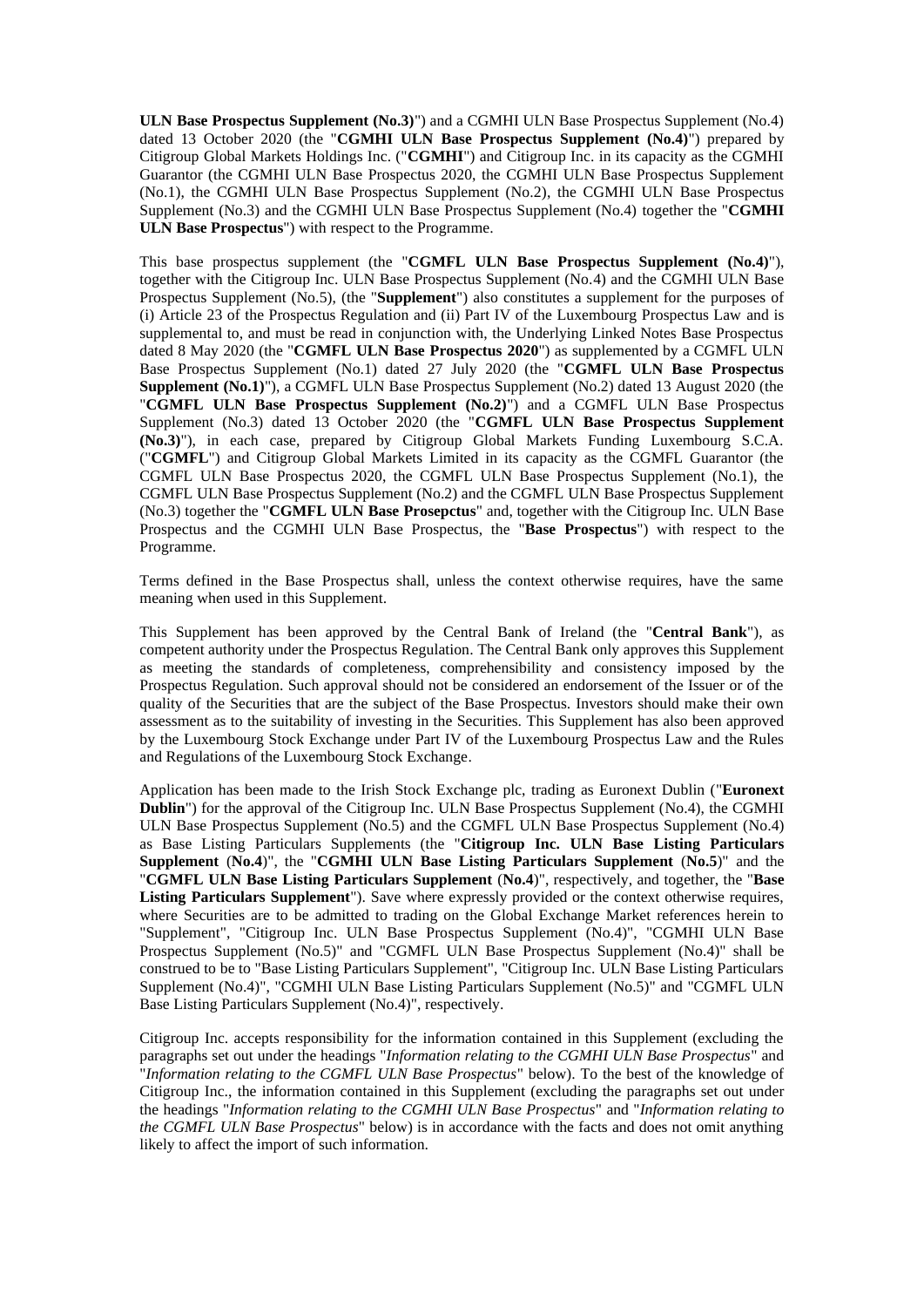CGMHI accepts responsibility for the information contained in this Supplement (excluding the paragraphs set out under the headings "*Information relating to the Citigroup Inc. ULN Base Prospectus"* and *"Information relating to the CGMFL ULN Base Prospectus*" below). To the best of the knowledge of CGMHI, the information contained in this Supplement (excluding the paragraphs set out under the headings "*Information relating to the Citigroup Inc. ULN Base Prospectus*" and "*Information relating to the CGMFL ULN Base Prospectus*" below) is in accordance with the facts and does not omit anything likely to affect the import of such information.

The CGMHI Guarantor accepts responsibility for the information contained in this Supplement (excluding the paragraphs set out under the headings "*Information relating to the Citigroup Inc. ULN Base Prospectus*" and "*Information relating to the CGMFL ULN Base Prospectus*" below). To the best of the knowledge of the CGMHI Guarantor, the information contained in this Supplement (excluding the paragraphs set out under the headings "*Information relating to the Citigroup Inc. ULN Base Prospectus*" and "*Information relating to the CGMFL ULN Base Prospectus*" below) is in accordance with the facts and does not omit anything likely to affect the import of such information.

CGMFL accepts responsibility for the information contained in this Supplement (excluding the paragraphs set out under the headings "*Information relating to the Citigroup Inc. ULN Base Prospectus*" and "*Information relating to the CGMHI ULN Base Prospectus*" below). To the best of the knowledge of CGMFL and the CGMFL Guarantor, the information contained in this Supplement (excluding the paragraphs set out under the headings "*Information relating to the Citigroup Inc. ULN Base Prospectus*" and "*Information relating to the CGMHI ULN Base Prospectus*" below) is in accordance with the facts and does not omit anything likely to affect the import of such information.

The CGMFL Guarantor accepts responsibility for the information contained in this Supplement (excluding (i) the paragraphs set out under the headings "*Information relating to the Citigroup Inc. ULN Base Prospectus*" and "*Information relating to the CGMHI ULN Base Prospectus*" below and (ii) the information set out in the Schedule hereto (*Alternative Performance Measures (Citigroup Inc. 13 October 2020 Form 8-K)*)). To the best of the knowledge of the CGMFL Guarantor, the information contained in this Supplement (excluding (i) the paragraphs set out under the headings "*Information relating to the Citigroup Inc. ULN Base Prospectus*" and "*Information relating to the CGMHI ULN Base Prospectus*" below and (ii) the information set out in the Schedule hereto (*Alternative Performance Measures (Citigroup Inc. 13 October 2020 Form 8-K))*) is in accordance with the facts and does not omit anything likely to affect the import of such information.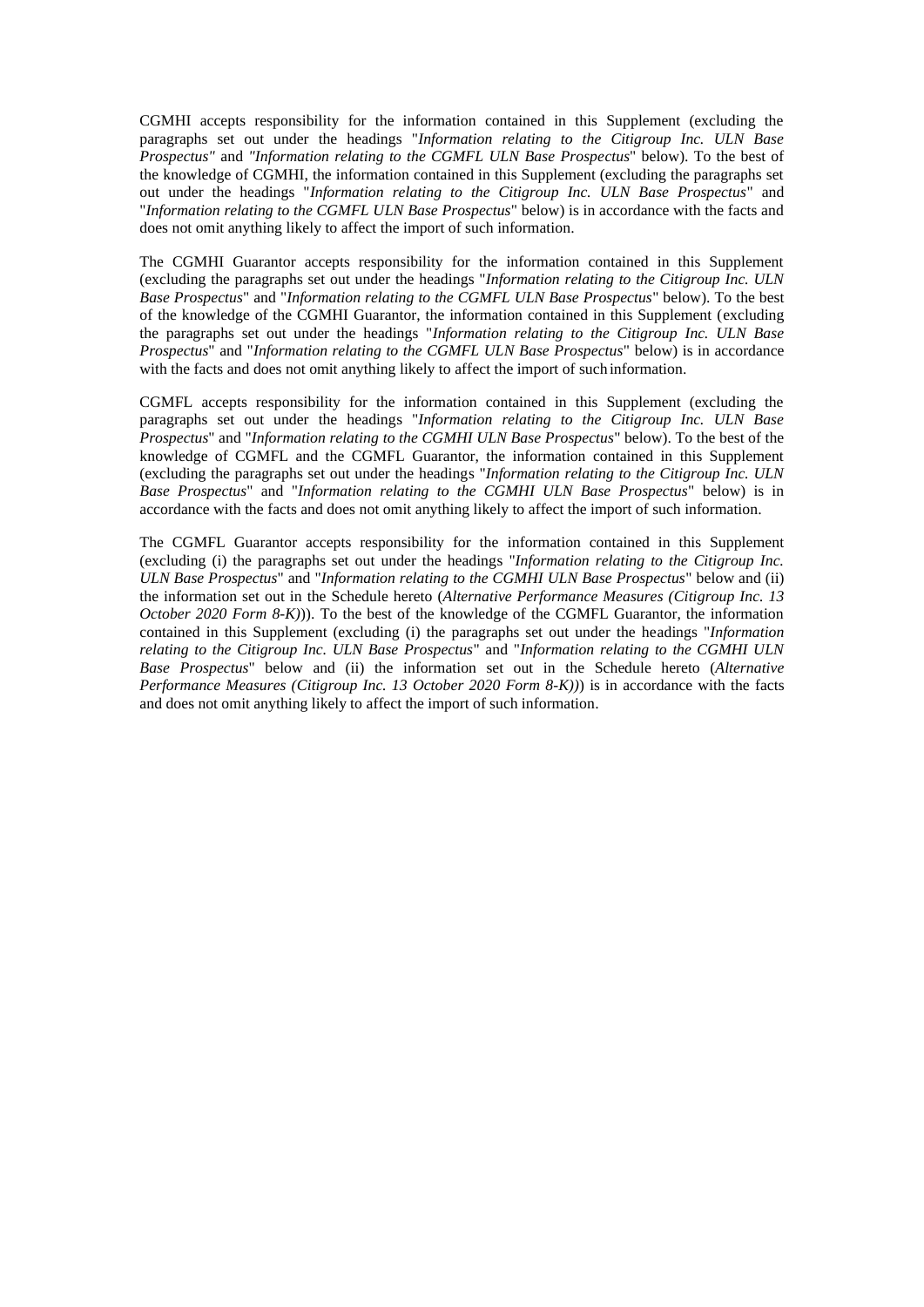# **INFORMATION RELATING TO THE CITIGROUP INC. ULN BASE PROSPECTUS**

*Publication of the Form 8-K of Citigroup Inc. on 13 October 2020*

On 13 October 2020, Citigroup Inc. (as an Issuer under the Programme) filed a Current Report on Form 8-K (the **"Citigroup Inc. 13 October 2020 Form 8-K"**) with the Securities and Exchange Commission of the United States (the **"SEC"**) in connection with the publication of its Quarterly Financial Data Supplement for the quarter ended 30 September 2020. A copy of the Citigroup Inc. 13 October 2020 Form 8-K has been filed with the Central Bank, Euronext Dublin and the *Commission de Surveillance du Secteur Financier* (the **"CSSF"**) and has been published on the website of the Luxembourg Stock Exchange Exchange [\(https://dl.bourse.lu/dl?v=2OSHWb3EcT2b+mRXjEyOQ0gvDzsiG+xFcRZMMXObuWE6RZgGcmY](https://dl.bourse.lu/dl?v=2OSHWb3EcT2b+mRXjEyOQ0gvDzsiG+xFcRZMMXObuWE6RZgGcmYQXZGRRV/YuJnLc9V2VmywbleoebU4np1/jGTyunssqx2eq3euQpwXTZJwc32fHFYBF4DEMR64ymh//FrNree2gMeTYwHEGKVlBauGg5jYPIauE1Tknxxv5CcggyiqzlyXjDrRwLERFm9qpqOQ9QwYLY+XjLyF2MU0Zg==) [QXZGRRV/YuJnLc9V2VmywbleoebU4np1/jGTyunssqx2eq3euQpwXTZJwc32fHFYBF4DEMR64y](https://dl.bourse.lu/dl?v=2OSHWb3EcT2b+mRXjEyOQ0gvDzsiG+xFcRZMMXObuWE6RZgGcmYQXZGRRV/YuJnLc9V2VmywbleoebU4np1/jGTyunssqx2eq3euQpwXTZJwc32fHFYBF4DEMR64ymh//FrNree2gMeTYwHEGKVlBauGg5jYPIauE1Tknxxv5CcggyiqzlyXjDrRwLERFm9qpqOQ9QwYLY+XjLyF2MU0Zg==) [mh//FrNree2gMeTYwHEGKVlBauGg5jYPIauE1Tknxxv5CcggyiqzlyXjDrRwLERFm9qpqOQ9QwY](https://dl.bourse.lu/dl?v=2OSHWb3EcT2b+mRXjEyOQ0gvDzsiG+xFcRZMMXObuWE6RZgGcmYQXZGRRV/YuJnLc9V2VmywbleoebU4np1/jGTyunssqx2eq3euQpwXTZJwc32fHFYBF4DEMR64ymh//FrNree2gMeTYwHEGKVlBauGg5jYPIauE1Tknxxv5CcggyiqzlyXjDrRwLERFm9qpqOQ9QwYLY+XjLyF2MU0Zg==)  $LY+XjLY+ZMU0Zg==$ ). By virtue of this Supplement, the Citigroup Inc. 13 October 2020 Form 8-K is incorporated by reference in, and forms part of, the Citigroup Inc. ULN Base Prospectus.

The following information appears on the page(s) of the Citigroup Inc. 13 October 2020 Form 8-K as set out below:

|     |                                                        | Page(s)                      |
|-----|--------------------------------------------------------|------------------------------|
| (a) | Press Release, dated 13 October 2020, issued by        | Exhibit Number 99.1 on pages |
|     | Citigroup Inc.                                         | $4 - 15$                     |
| (b) | Citigroup Inc. Quarterly Financial Data Supplement for | Exhibit Number 99.2 on pages |
|     | the quarter ended 30 September 2020.                   | 16-43                        |

Any information not listed in the cross-reference list above but included in the Citigroup Inc. 13 October 2020 Form 8-K is not incorporated by reference and is given for information purposes only.

#### *Alternative Performance Measures*

Information relating to alternative performance measures (**"APMs"**) for the purposes of the Guidelines published by the European Securities and Markets Authority (**"ESMA"**) is set out in the Schedule to this Supplement.

### *Publication of the Form 8-K of Citigroup Inc. on 9 October 2020*

On 7 October 2020, the Board of Governors of the Federal Reserve System ("**Federal Reserve Board"**) and the Office of the Comptroller of the Currency ("**OCC**") issued Consent Orders with Citigroup Inc. and Citibank, N.A., respectively. The Consent Orders require that Citigroup Inc. and Citibank , N.A. submit acceptable plans to the Federal Reserve Board and the OCC relating principally to improvements in various aspects of risk management, compliance, data quality management and governance, and internal controls. Citibank, N.A. also entered into a Consent Order with the OCC to pay a civil money penalty of U.S.\$400 million. A copy of the Current Report on Form 8-K published on 9 October 2020 (the **"Citigroup Inc. 9 October 2020 Form 8-K"**) has been filed with the Central Bank of Ireland and has been published on the website of the Luxembourg Stock Exchange [\(https://dl.bourse.lu/dl?v=MZTBWzyor8VGvDadXsnOSzIjgHic5XQvtVFG0I8By/YYlSqidnbMybXs](https://dl.bourse.lu/dl?v=MZTBWzyor8VGvDadXsnOSzIjgHic5XQvtVFG0I8By/YYlSqidnbMybXsGX9f6lrfPt+Mw5kwQlCAZfXG8hPhhnNtkMzrL+obQ2DHAwVdK1lHARpY2XXORVvywHA09gyj8uIO92Kt5Y3EoswLmggD+c8p4lRLx5/EywZ2pGsPVDDj8j/CnkK4DRRfSOWIC3W/mrfqODJdoIPWqYRtbFr7EZgxyaaofwsWEVKgWdbFV7CHi3zoLOqSwFwQXrWK+QckvsGF+rYm+q4e2MB2lsN6A+YGDxw8IJtZ+tTuBR6VKMRA8V8KAp/4U92BlwClzC3IAbhGVe4Rl1nWTlA2Oi/0sWKJBnsCY9QreDwt5QM8TbL2m11BuffDceuYliSstL8gY4OlO53VDjulxIaYi853RYt+oC2Jp5bKGdXnbaRdMCg=) [GX9f6lrfPt+Mw5kwQlCAZfXG8hPhhnNtkMzrL+obQ2DHAwVdK1lHARpY2XXORVvywHA09gyj](https://dl.bourse.lu/dl?v=MZTBWzyor8VGvDadXsnOSzIjgHic5XQvtVFG0I8By/YYlSqidnbMybXsGX9f6lrfPt+Mw5kwQlCAZfXG8hPhhnNtkMzrL+obQ2DHAwVdK1lHARpY2XXORVvywHA09gyj8uIO92Kt5Y3EoswLmggD+c8p4lRLx5/EywZ2pGsPVDDj8j/CnkK4DRRfSOWIC3W/mrfqODJdoIPWqYRtbFr7EZgxyaaofwsWEVKgWdbFV7CHi3zoLOqSwFwQXrWK+QckvsGF+rYm+q4e2MB2lsN6A+YGDxw8IJtZ+tTuBR6VKMRA8V8KAp/4U92BlwClzC3IAbhGVe4Rl1nWTlA2Oi/0sWKJBnsCY9QreDwt5QM8TbL2m11BuffDceuYliSstL8gY4OlO53VDjulxIaYi853RYt+oC2Jp5bKGdXnbaRdMCg=) [8uIO92Kt5Y3EoswLmggD+c8p4lRLx5/EywZ2pGsPVDDj8j/CnkK4DRRfSOWIC3W/mrfqODJdoIP](https://dl.bourse.lu/dl?v=MZTBWzyor8VGvDadXsnOSzIjgHic5XQvtVFG0I8By/YYlSqidnbMybXsGX9f6lrfPt+Mw5kwQlCAZfXG8hPhhnNtkMzrL+obQ2DHAwVdK1lHARpY2XXORVvywHA09gyj8uIO92Kt5Y3EoswLmggD+c8p4lRLx5/EywZ2pGsPVDDj8j/CnkK4DRRfSOWIC3W/mrfqODJdoIPWqYRtbFr7EZgxyaaofwsWEVKgWdbFV7CHi3zoLOqSwFwQXrWK+QckvsGF+rYm+q4e2MB2lsN6A+YGDxw8IJtZ+tTuBR6VKMRA8V8KAp/4U92BlwClzC3IAbhGVe4Rl1nWTlA2Oi/0sWKJBnsCY9QreDwt5QM8TbL2m11BuffDceuYliSstL8gY4OlO53VDjulxIaYi853RYt+oC2Jp5bKGdXnbaRdMCg=) [WqYRtbFr7EZgxyaaofwsWEVKgWdbFV7CHi3zoLOqSwFwQXrWK+QckvsGF+rYm+q4e2MB2lsN](https://dl.bourse.lu/dl?v=MZTBWzyor8VGvDadXsnOSzIjgHic5XQvtVFG0I8By/YYlSqidnbMybXsGX9f6lrfPt+Mw5kwQlCAZfXG8hPhhnNtkMzrL+obQ2DHAwVdK1lHARpY2XXORVvywHA09gyj8uIO92Kt5Y3EoswLmggD+c8p4lRLx5/EywZ2pGsPVDDj8j/CnkK4DRRfSOWIC3W/mrfqODJdoIPWqYRtbFr7EZgxyaaofwsWEVKgWdbFV7CHi3zoLOqSwFwQXrWK+QckvsGF+rYm+q4e2MB2lsN6A+YGDxw8IJtZ+tTuBR6VKMRA8V8KAp/4U92BlwClzC3IAbhGVe4Rl1nWTlA2Oi/0sWKJBnsCY9QreDwt5QM8TbL2m11BuffDceuYliSstL8gY4OlO53VDjulxIaYi853RYt+oC2Jp5bKGdXnbaRdMCg=) [6A+YGDxw8IJtZ+tTuBR6VKMRA8V8KAp/4U92BlwClzC3IAbhGVe4Rl1nWTlA2Oi/0sWKJBnsC](https://dl.bourse.lu/dl?v=MZTBWzyor8VGvDadXsnOSzIjgHic5XQvtVFG0I8By/YYlSqidnbMybXsGX9f6lrfPt+Mw5kwQlCAZfXG8hPhhnNtkMzrL+obQ2DHAwVdK1lHARpY2XXORVvywHA09gyj8uIO92Kt5Y3EoswLmggD+c8p4lRLx5/EywZ2pGsPVDDj8j/CnkK4DRRfSOWIC3W/mrfqODJdoIPWqYRtbFr7EZgxyaaofwsWEVKgWdbFV7CHi3zoLOqSwFwQXrWK+QckvsGF+rYm+q4e2MB2lsN6A+YGDxw8IJtZ+tTuBR6VKMRA8V8KAp/4U92BlwClzC3IAbhGVe4Rl1nWTlA2Oi/0sWKJBnsCY9QreDwt5QM8TbL2m11BuffDceuYliSstL8gY4OlO53VDjulxIaYi853RYt+oC2Jp5bKGdXnbaRdMCg=) [Y9QreDwt5QM8TbL2m11BuffDceuYliSstL8gY4OlO53VDjulxIaYi853RYt+oC2Jp5bKGdXnbaRdM](https://dl.bourse.lu/dl?v=MZTBWzyor8VGvDadXsnOSzIjgHic5XQvtVFG0I8By/YYlSqidnbMybXsGX9f6lrfPt+Mw5kwQlCAZfXG8hPhhnNtkMzrL+obQ2DHAwVdK1lHARpY2XXORVvywHA09gyj8uIO92Kt5Y3EoswLmggD+c8p4lRLx5/EywZ2pGsPVDDj8j/CnkK4DRRfSOWIC3W/mrfqODJdoIPWqYRtbFr7EZgxyaaofwsWEVKgWdbFV7CHi3zoLOqSwFwQXrWK+QckvsGF+rYm+q4e2MB2lsN6A+YGDxw8IJtZ+tTuBR6VKMRA8V8KAp/4U92BlwClzC3IAbhGVe4Rl1nWTlA2Oi/0sWKJBnsCY9QreDwt5QM8TbL2m11BuffDceuYliSstL8gY4OlO53VDjulxIaYi853RYt+oC2Jp5bKGdXnbaRdMCg=)  $Cg=$ ). By virtue of this Supplement, the Citigroup Inc. 9 October 2020 Form 8-K is incorporated by reference in, and forms part of, the Citigroup Inc. ULN Base Prospectus.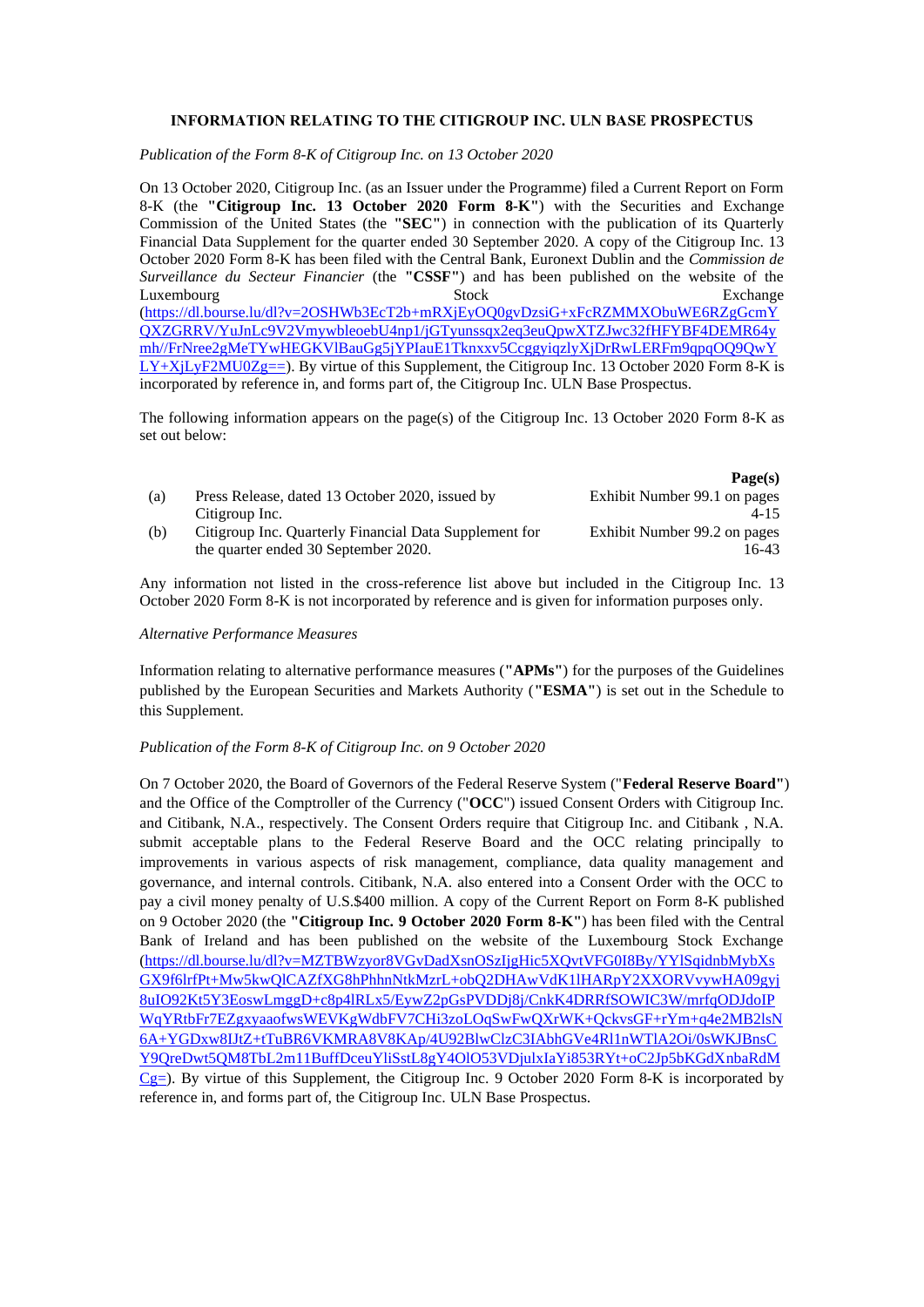The following information appears on the page(s) of the Citigroup Inc. 9 October 2020 Form 8-K as set out below:

|                                                          | Page(s)                      |
|----------------------------------------------------------|------------------------------|
| Consent Order, dated 7 October 2020, issued by the Board | Exhibit Number 99.2 on pages |
| of Governors of the Federal Reserve System               | 7-16                         |
| Consent Order, dated 7 October 2020, issued by the       | Exhibit Number 99.3 on pages |
| Office of the Comptroller of the Currency                | $17 - 52$                    |
| Consent Order, dated 7 October 2020, issued by the       | Exhibit Number 99.4 on pages |
| Office of the Comptroller of the Currency                | 53-61                        |
|                                                          |                              |

Any information not listed in the cross-reference list above but included in the Citigroup Inc. 9 October 2020 Form 8-K is not incorporated by reference and is given for information purposes only.

#### *General*

Save as disclosed in this Supplement (including any documents incorporated by reference herein), there has been no other significant new factor, material mistake or material inaccuracy relating to information included in the Citigroup Inc. ULN Base Prospectus since the publication of the Citigroup Inc. ULN Base Prospectus Supplement (No.3).

Copies of the Citigroup Inc. ULN Base Prospectus 2020, the Citigroup Inc. ULN Base Propsectus Supplement (No.1), the Citigroup Inc. ULN Base Propsectus Supplement (No.2), the Citigroup Inc. ULN Base Propsectus Supplement (No.3) and this Supplement will be obtainable free of charge in electronic form, for so long as the Programme remains in effect or any Securities remain outstanding, at the specified office of the Fiscal Agent and each of the other Paying Agents and all documents incorporated by reference in the Citigroup Inc. ULN Base Prospectus 2020 will be available on the website specified for each such document in the Citigroup Inc. ULN Base Prospectus.

To the extent that there is any inconsistency between (a) any statement in this Supplement or any statement incorporated by reference into the Citigroup Inc. ULN Base Prospectus 2020 by this Supplement and (b) any statement in the Citigroup Inc. ULN Base Prospectus or otherwise incorporated by reference into the Citigroup Inc. ULN Base Prospectus 2020, the statements in (a) above will prevail.

### *Withdrawal rights*

No non-exempt offers of Securities to the public made by Citigroup Inc. as Issuer pursuant to the Citigroup Inc. ULN Base Prospectus are on-going as of the date hereof, and consequently, no rights of withdrawal arise in accordance with Article 23(2) of the Prospectus Regulation following the publication of this Supplement.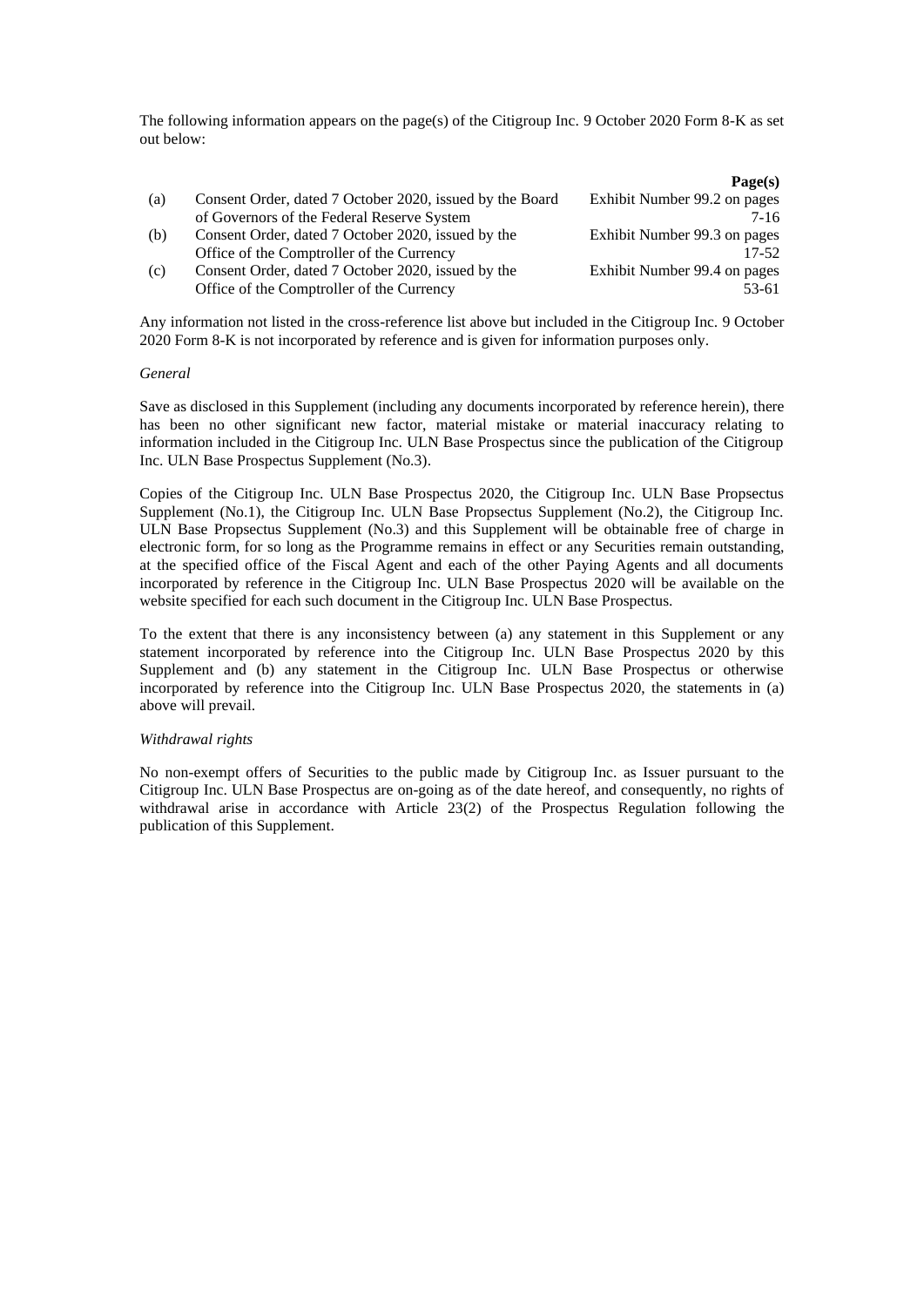# **INFORMATION RELATING TO THE CGMHI ULN BASE PROSPECTUS**

*Publication of the Form 8-K of Citigroup Inc. on 13 October 2020*

On 13 October 2020, Citigroup Inc. (as CGMHI Guarantor under the Programme) filed a Current Report on Form 8-K (the **"Citigroup Inc. 13 October 2020 Form 8-K"**) with the Securities and Exchange Commission of the United States (the **"SEC"**) in connection with the publication of its Quarterly Financial Data Supplement for the quarter ended 30 September 2020. A copy of the Citigroup Inc. 13 October 2020 Form 8-K has been filed with the Central Bank, Euronext Dublin and the *Commission de Surveillance du Secteur Financier* (the **"CSSF"**) and has been published on the website of the Luxembourg Stock Exchange website of the Luxembourg Stock Exchange [\(https://dl.bourse.lu/dl?v=2OSHWb3EcT2b+mRXjEyOQ0gvDzsiG+xFcRZMMXObuWE6RZgGcmY](https://dl.bourse.lu/dl?v=2OSHWb3EcT2b+mRXjEyOQ0gvDzsiG+xFcRZMMXObuWE6RZgGcmYQXZGRRV/YuJnLc9V2VmywbleoebU4np1/jGTyunssqx2eq3euQpwXTZJwc32fHFYBF4DEMR64ymh//FrNree2gMeTYwHEGKVlBauGg5jYPIauE1Tknxxv5CcggyiqzlyXjDrRwLERFm9qpqOQ9QwYLY+XjLyF2MU0Zg==) [QXZGRRV/YuJnLc9V2VmywbleoebU4np1/jGTyunssqx2eq3euQpwXTZJwc32fHFYBF4DEMR64y](https://dl.bourse.lu/dl?v=2OSHWb3EcT2b+mRXjEyOQ0gvDzsiG+xFcRZMMXObuWE6RZgGcmYQXZGRRV/YuJnLc9V2VmywbleoebU4np1/jGTyunssqx2eq3euQpwXTZJwc32fHFYBF4DEMR64ymh//FrNree2gMeTYwHEGKVlBauGg5jYPIauE1Tknxxv5CcggyiqzlyXjDrRwLERFm9qpqOQ9QwYLY+XjLyF2MU0Zg==) [mh//FrNree2gMeTYwHEGKVlBauGg5jYPIauE1Tknxxv5CcggyiqzlyXjDrRwLERFm9qpqOQ9QwY](https://dl.bourse.lu/dl?v=2OSHWb3EcT2b+mRXjEyOQ0gvDzsiG+xFcRZMMXObuWE6RZgGcmYQXZGRRV/YuJnLc9V2VmywbleoebU4np1/jGTyunssqx2eq3euQpwXTZJwc32fHFYBF4DEMR64ymh//FrNree2gMeTYwHEGKVlBauGg5jYPIauE1Tknxxv5CcggyiqzlyXjDrRwLERFm9qpqOQ9QwYLY+XjLyF2MU0Zg==)  $LY+XjLYF2MU0Zg==$ ). By virtue of this Supplement, the Citigroup Inc. 13 October 2020 Form 8-K is incorporated by reference in, and forms part of, the CGMHI ULN Base Prospectus.

The following information appears on the page(s) of the Citigroup Inc. 13 October 2020 Form 8-K as set out below:

|     |                                                                                               | Page(s)                               |
|-----|-----------------------------------------------------------------------------------------------|---------------------------------------|
| (a) | Press Release, dated 13 October 2020, issued by                                               | Exhibit Number 99.1 on pages          |
|     | Citigroup Inc.                                                                                | $4 - 15$                              |
| (b) | Citigroup Inc. Quarterly Financial Data Supplement for<br>the quarter ended 30 September 2020 | Exhibit Number 99.2 on pages<br>16-43 |

Any information not listed in the cross-reference list above but included in the Citigroup Inc. 13 October 2020 Form 8-K is not incorporated by reference and is given for information purposes only.

### *Alternative Performance Measures*

Information relating to alternative performance measures (**"APMs"**) for the purposes of the Guidelines published by the European Securities and Markets Authority (**"ESMA"**) is set out in the Schedule to this Supplement.

#### *Publication of the Form 8-K of Citigroup Inc. on 9 October 2020*

On 7 October 2020, the Board of Governors of the Federal Reserve System ("**Federal Reserve Board"**) and the Office of the Comptroller of the Currency ("**OCC**") issued Consent Orders with Citigroup Inc. and Citibank, N.A., respectively. The Consent Orders require that Citigroup Inc. and Citibank , N.A. submit acceptable plans to the Federal Reserve Board and the OCC relating principally to improvements in various aspects of risk management, compliance, data quality management and governance, and internal controls. Citibank, N.A. also entered into a Consent Order with the OCC to pay a civil money penalty of U.S.\$400 million. A copy of the Current Report on Form 8-K published on 9 October 2020 (the **"Citigroup Inc. 9 October 2020 Form 8-K"**) has been filed with the Central Bank of Ireland and has been published on the website of the Luxembourg Stock Exchange [\(https://dl.bourse.lu/dl?v=MZTBWzyor8VGvDadXsnOSzIjgHic5XQvtVFG0I8By/YYlSqidnbMybXs](https://dl.bourse.lu/dl?v=MZTBWzyor8VGvDadXsnOSzIjgHic5XQvtVFG0I8By/YYlSqidnbMybXsGX9f6lrfPt+Mw5kwQlCAZfXG8hPhhnNtkMzrL+obQ2DHAwVdK1lHARpY2XXORVvywHA09gyj8uIO92Kt5Y3EoswLmggD+c8p4lRLx5/EywZ2pGsPVDDj8j/CnkK4DRRfSOWIC3W/mrfqODJdoIPWqYRtbFr7EZgxyaaofwsWEVKgWdbFV7CHi3zoLOqSwFwQXrWK+QckvsGF+rYm+q4e2MB2lsN6A+YGDxw8IJtZ+tTuBR6VKMRA8V8KAp/4U92BlwClzC3IAbhGVe4Rl1nWTlA2Oi/0sWKJBnsCY9QreDwt5QM8TbL2m11BuffDceuYliSstL8gY4OlO53VDjulxIaYi853RYt+oC2Jp5bKGdXnbaRdMCg=) [GX9f6lrfPt+Mw5kwQlCAZfXG8hPhhnNtkMzrL+obQ2DHAwVdK1lHARpY2XXORVvywHA09gyj](https://dl.bourse.lu/dl?v=MZTBWzyor8VGvDadXsnOSzIjgHic5XQvtVFG0I8By/YYlSqidnbMybXsGX9f6lrfPt+Mw5kwQlCAZfXG8hPhhnNtkMzrL+obQ2DHAwVdK1lHARpY2XXORVvywHA09gyj8uIO92Kt5Y3EoswLmggD+c8p4lRLx5/EywZ2pGsPVDDj8j/CnkK4DRRfSOWIC3W/mrfqODJdoIPWqYRtbFr7EZgxyaaofwsWEVKgWdbFV7CHi3zoLOqSwFwQXrWK+QckvsGF+rYm+q4e2MB2lsN6A+YGDxw8IJtZ+tTuBR6VKMRA8V8KAp/4U92BlwClzC3IAbhGVe4Rl1nWTlA2Oi/0sWKJBnsCY9QreDwt5QM8TbL2m11BuffDceuYliSstL8gY4OlO53VDjulxIaYi853RYt+oC2Jp5bKGdXnbaRdMCg=) [8uIO92Kt5Y3EoswLmggD+c8p4lRLx5/EywZ2pGsPVDDj8j/CnkK4DRRfSOWIC3W/mrfqODJdoIP](https://dl.bourse.lu/dl?v=MZTBWzyor8VGvDadXsnOSzIjgHic5XQvtVFG0I8By/YYlSqidnbMybXsGX9f6lrfPt+Mw5kwQlCAZfXG8hPhhnNtkMzrL+obQ2DHAwVdK1lHARpY2XXORVvywHA09gyj8uIO92Kt5Y3EoswLmggD+c8p4lRLx5/EywZ2pGsPVDDj8j/CnkK4DRRfSOWIC3W/mrfqODJdoIPWqYRtbFr7EZgxyaaofwsWEVKgWdbFV7CHi3zoLOqSwFwQXrWK+QckvsGF+rYm+q4e2MB2lsN6A+YGDxw8IJtZ+tTuBR6VKMRA8V8KAp/4U92BlwClzC3IAbhGVe4Rl1nWTlA2Oi/0sWKJBnsCY9QreDwt5QM8TbL2m11BuffDceuYliSstL8gY4OlO53VDjulxIaYi853RYt+oC2Jp5bKGdXnbaRdMCg=) [WqYRtbFr7EZgxyaaofwsWEVKgWdbFV7CHi3zoLOqSwFwQXrWK+QckvsGF+rYm+q4e2MB2lsN](https://dl.bourse.lu/dl?v=MZTBWzyor8VGvDadXsnOSzIjgHic5XQvtVFG0I8By/YYlSqidnbMybXsGX9f6lrfPt+Mw5kwQlCAZfXG8hPhhnNtkMzrL+obQ2DHAwVdK1lHARpY2XXORVvywHA09gyj8uIO92Kt5Y3EoswLmggD+c8p4lRLx5/EywZ2pGsPVDDj8j/CnkK4DRRfSOWIC3W/mrfqODJdoIPWqYRtbFr7EZgxyaaofwsWEVKgWdbFV7CHi3zoLOqSwFwQXrWK+QckvsGF+rYm+q4e2MB2lsN6A+YGDxw8IJtZ+tTuBR6VKMRA8V8KAp/4U92BlwClzC3IAbhGVe4Rl1nWTlA2Oi/0sWKJBnsCY9QreDwt5QM8TbL2m11BuffDceuYliSstL8gY4OlO53VDjulxIaYi853RYt+oC2Jp5bKGdXnbaRdMCg=) [6A+YGDxw8IJtZ+tTuBR6VKMRA8V8KAp/4U92BlwClzC3IAbhGVe4Rl1nWTlA2Oi/0sWKJBnsC](https://dl.bourse.lu/dl?v=MZTBWzyor8VGvDadXsnOSzIjgHic5XQvtVFG0I8By/YYlSqidnbMybXsGX9f6lrfPt+Mw5kwQlCAZfXG8hPhhnNtkMzrL+obQ2DHAwVdK1lHARpY2XXORVvywHA09gyj8uIO92Kt5Y3EoswLmggD+c8p4lRLx5/EywZ2pGsPVDDj8j/CnkK4DRRfSOWIC3W/mrfqODJdoIPWqYRtbFr7EZgxyaaofwsWEVKgWdbFV7CHi3zoLOqSwFwQXrWK+QckvsGF+rYm+q4e2MB2lsN6A+YGDxw8IJtZ+tTuBR6VKMRA8V8KAp/4U92BlwClzC3IAbhGVe4Rl1nWTlA2Oi/0sWKJBnsCY9QreDwt5QM8TbL2m11BuffDceuYliSstL8gY4OlO53VDjulxIaYi853RYt+oC2Jp5bKGdXnbaRdMCg=) [Y9QreDwt5QM8TbL2m11BuffDceuYliSstL8gY4OlO53VDjulxIaYi853RYt+oC2Jp5bKGdXnbaRdM](https://dl.bourse.lu/dl?v=MZTBWzyor8VGvDadXsnOSzIjgHic5XQvtVFG0I8By/YYlSqidnbMybXsGX9f6lrfPt+Mw5kwQlCAZfXG8hPhhnNtkMzrL+obQ2DHAwVdK1lHARpY2XXORVvywHA09gyj8uIO92Kt5Y3EoswLmggD+c8p4lRLx5/EywZ2pGsPVDDj8j/CnkK4DRRfSOWIC3W/mrfqODJdoIPWqYRtbFr7EZgxyaaofwsWEVKgWdbFV7CHi3zoLOqSwFwQXrWK+QckvsGF+rYm+q4e2MB2lsN6A+YGDxw8IJtZ+tTuBR6VKMRA8V8KAp/4U92BlwClzC3IAbhGVe4Rl1nWTlA2Oi/0sWKJBnsCY9QreDwt5QM8TbL2m11BuffDceuYliSstL8gY4OlO53VDjulxIaYi853RYt+oC2Jp5bKGdXnbaRdMCg=)  $Cg=$ ). By virtue of this Supplement, the Citigroup Inc. 9 October 2020 Form 8-K is incorporated by reference in, and forms part of, the CGMHI ULN Base Prospectus.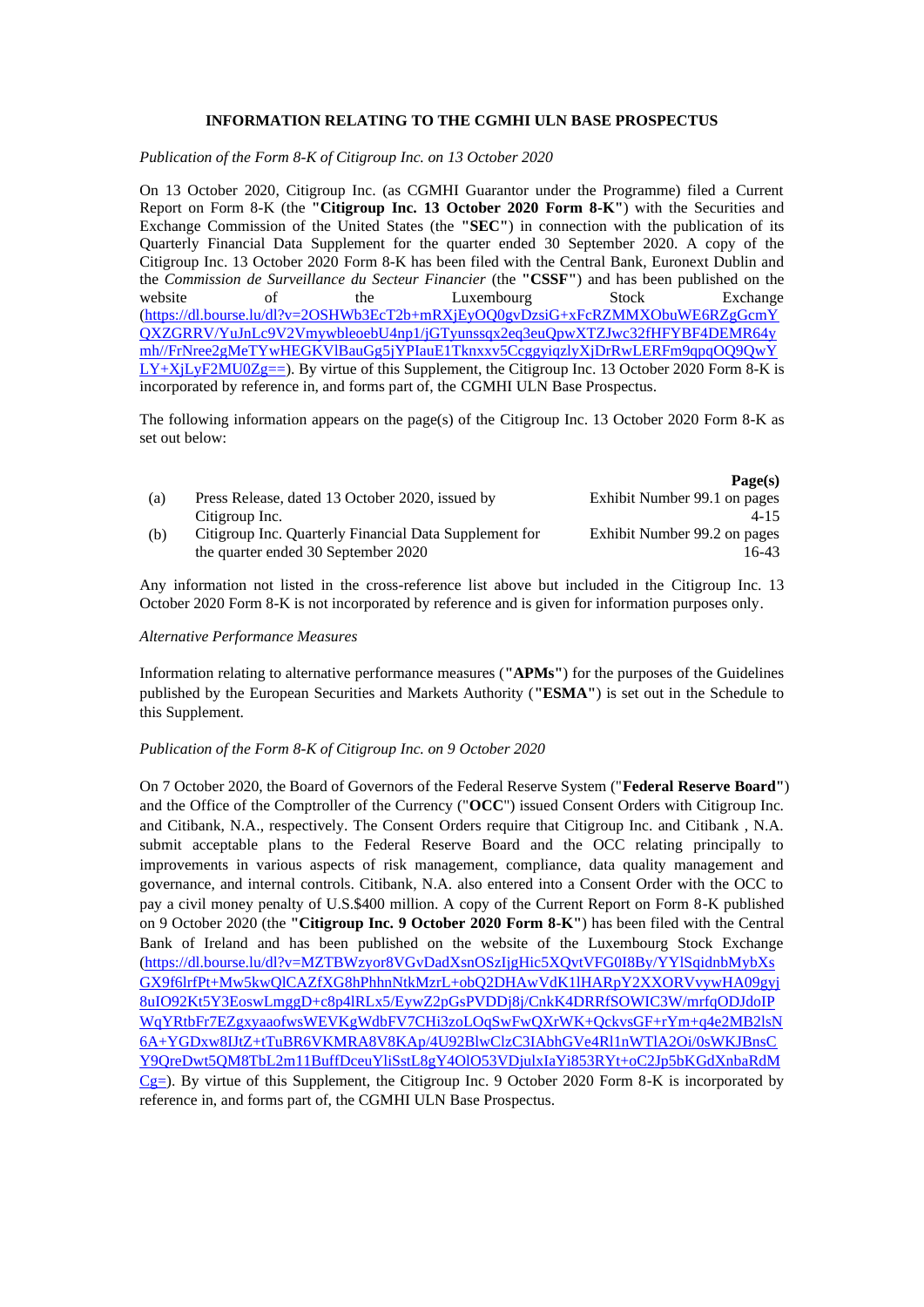The following information appears on the page(s) of the Citigroup Inc. 9 October 2020 Form 8-K as set out below:

|     |                                                          | Page(s)                      |
|-----|----------------------------------------------------------|------------------------------|
| (d) | Consent Order, dated 7 October 2020, issued by the Board | Exhibit Number 99.2 on pages |
|     | of Governors of the Federal Reserve System               | 7-16                         |
| (e) | Consent Order, dated 7 October 2020, issued by the       | Exhibit Number 99.3 on pages |
|     | Office of the Comptroller of the Currency                | $17 - 52$                    |
| (f) | Consent Order, dated 7 October 2020, issued by the       | Exhibit Number 99.4 on pages |
|     | Office of the Comptroller of the Currency                | 53-61                        |
|     |                                                          |                              |

Any information not listed in the cross-reference list above but included in the Citigroup Inc. 9 October 2020 Form 8-K is not incorporated by reference and is given for information purposes only.

#### *General*

Save as disclosed in this Supplement (including any documents incorporated by reference herein), there has been no other significant new factor, material mistake or material inaccuracy relating to information included in the CGMHI ULN Base Prospectus since the publication of the CGMHI ULN Base Prospectus Supplement (No.4).

Copies of the CGMHI ULN Base Prospectus, the CGMHI ULN Base Prospectus Supplement (No.1), the CGMHI ULN Base Prospectus Supplement (No.2), the CGMHI ULN Base Prospectus Supplement (No.3), the CGMHI ULN Base Prospectus Supplement (No.4) and this Supplement will be obtainable free of charge in electronic form, for so long as the Programme remains in effect or any Securities remain outstanding, at the specified office of the Fiscal Agent and each of the other Paying Agents and all documents incorporated by reference in the CGMHI ULN Base Prospectus 2020 will be available on the website specified for each such document in the CGMHI ULN Base Prospectus.

To the extent that there is any inconsistency between (a) any statement in this Supplement or any statement incorporated by reference into the CGMHI ULN Base Prospectus 2020 by this Supplement and (b) any statement in the CGMHI ULN Base Prospectus or otherwise incorporated by reference into the CGMHI ULN Base Prospectus 2020, the statements in (a) above will prevail.

#### *Withdrawal rights*

No non-exempt offers of Securities to the public made by CGMHI as Issuer pursuant to the CGMHI ULN Base Prospectus are on-going as of the date hereof, and consequently, no rights of withdrawal arise in accordance with Article 23(2) of the Prospectus Regulation following the publication of this Supplement.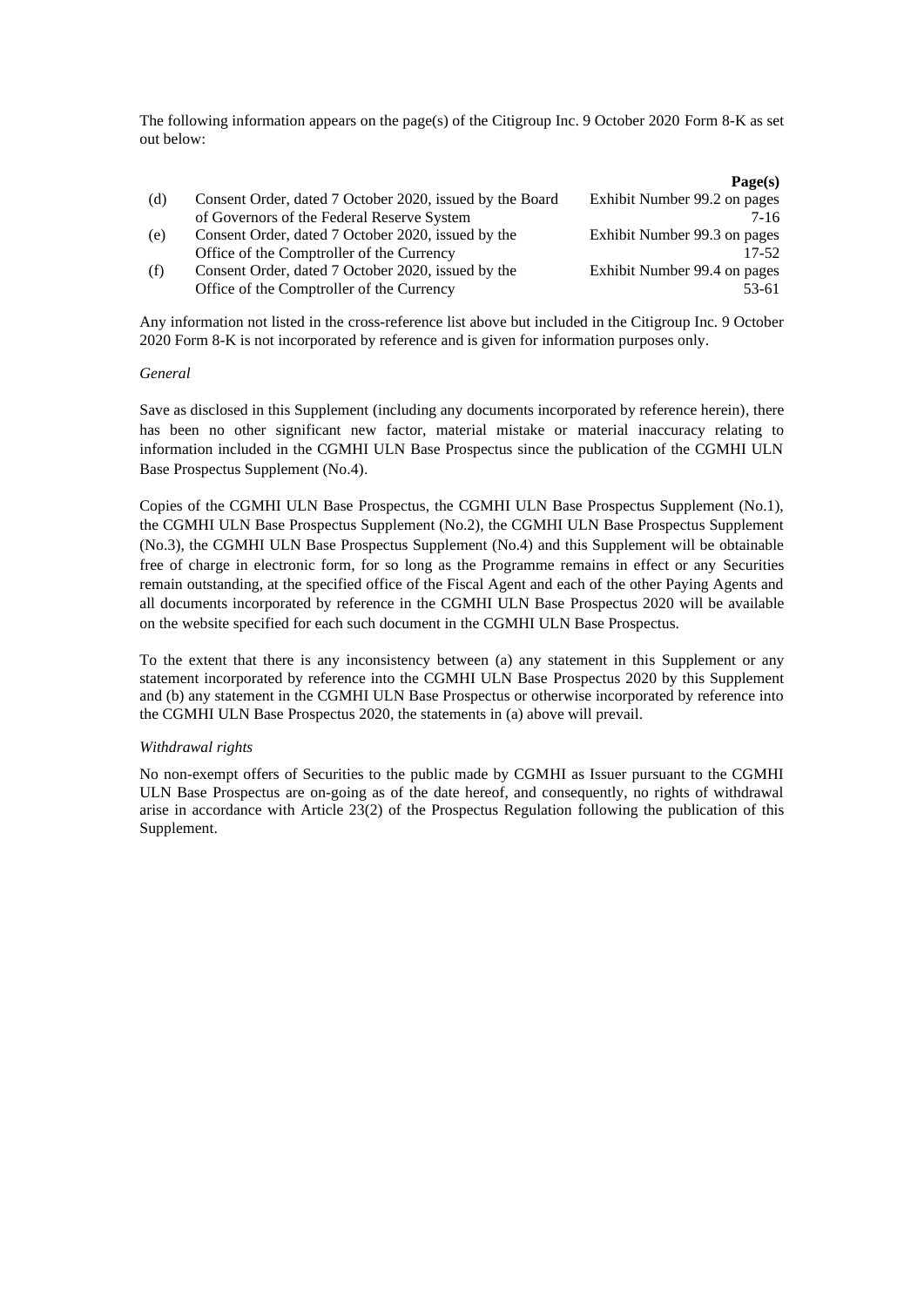# **INFORMATION RELATING TO THE CGMFL ULN BASE PROSPECTUS**

*Amendments to the Base Prospectus*

### *Publication of the Form 8-K of Citigroup Inc. on 13 October 2020*

On 13 October 2020, Citigroup Inc. (as indirect parent company of CGMFL) filed a Current Report on Form 8-K (the **"Citigroup Inc. 13 October 2020 Form 8-K"**) with the Securities and Exchange Commission of the United States (the **"SEC"**) in connection with the publication of its Quarterly Financial Data Supplement for the quarter ended 30 September 2020. A copy of the Citigroup Inc. 13 October 2020 Form 8-K has been filed with the Central Bank, Euronext Dublin and the *Commission de Surveillance du Secteur Financier* (the **"CSSF"**) and has been published on the website of the Luxembourg Stock Exchange Exchange [\(https://dl.bourse.lu/dl?v=2OSHWb3EcT2b+mRXjEyOQ0gvDzsiG+xFcRZMMXObuWE6RZgGcmY](https://dl.bourse.lu/dl?v=2OSHWb3EcT2b+mRXjEyOQ0gvDzsiG+xFcRZMMXObuWE6RZgGcmYQXZGRRV/YuJnLc9V2VmywbleoebU4np1/jGTyunssqx2eq3euQpwXTZJwc32fHFYBF4DEMR64ymh//FrNree2gMeTYwHEGKVlBauGg5jYPIauE1Tknxxv5CcggyiqzlyXjDrRwLERFm9qpqOQ9QwYLY+XjLyF2MU0Zg==) [QXZGRRV/YuJnLc9V2VmywbleoebU4np1/jGTyunssqx2eq3euQpwXTZJwc32fHFYBF4DEMR64y](https://dl.bourse.lu/dl?v=2OSHWb3EcT2b+mRXjEyOQ0gvDzsiG+xFcRZMMXObuWE6RZgGcmYQXZGRRV/YuJnLc9V2VmywbleoebU4np1/jGTyunssqx2eq3euQpwXTZJwc32fHFYBF4DEMR64ymh//FrNree2gMeTYwHEGKVlBauGg5jYPIauE1Tknxxv5CcggyiqzlyXjDrRwLERFm9qpqOQ9QwYLY+XjLyF2MU0Zg==) [mh//FrNree2gMeTYwHEGKVlBauGg5jYPIauE1Tknxxv5CcggyiqzlyXjDrRwLERFm9qpqOQ9QwY](https://dl.bourse.lu/dl?v=2OSHWb3EcT2b+mRXjEyOQ0gvDzsiG+xFcRZMMXObuWE6RZgGcmYQXZGRRV/YuJnLc9V2VmywbleoebU4np1/jGTyunssqx2eq3euQpwXTZJwc32fHFYBF4DEMR64ymh//FrNree2gMeTYwHEGKVlBauGg5jYPIauE1Tknxxv5CcggyiqzlyXjDrRwLERFm9qpqOQ9QwYLY+XjLyF2MU0Zg==)  $LY+XiLYF2MU0Zg==$ ). By virtue of this Supplement, the Citigroup Inc. 13 October 2020 Form 8-K is incorporated by reference in, and forms part of, the CGMFL ULN Base Prospectus.

The following information appears on the page(s) of the Citigroup Inc. 13 October 2020 Form 8-K as set out below:

|     |                                                        | Page(s)                      |
|-----|--------------------------------------------------------|------------------------------|
| (a) | Press Release, dated 13 October 2020, issued by        | Exhibit Number 99.1 on pages |
|     | Citigroup Inc.                                         | $4 - 15$                     |
| (b) | Citigroup Inc. Quarterly Financial Data Supplement for | Exhibit Number 99.2 on pages |
|     | the quarter ended 30 September 2020.                   | $6-43$                       |

Any information not listed in the cross-reference list above but included in the Citigroup Inc. 13 October 2020 Form 8-K is not incorporated by reference and is given for information purposes only.

#### *Alternative Performance Measures*

Information relating to alternative performance measures (**"APMs"**) for the purposes of the Guidelines published by the European Securities and Markets Authority (**"ESMA"**) is set out in the Schedule to this Supplement.

#### *Publication of the Form 8-K of Citigroup Inc. on 9 October 2020*

On 7 October 2020, the Board of Governors of the Federal Reserve System ("**Federal Reserve Board"**) and the Office of the Comptroller of the Currency ("**OCC**") issued Consent Orders with Citigroup Inc. and Citibank, N.A., respectively. The Consent Orders require that Citigroup Inc. and Citibank , N.A. submit acceptable plans to the Federal Reserve Board and the OCC relating principally to improvements in various aspects of risk management, compliance, data quality management and governance, and internal controls. Citibank, N.A. also entered into a Consent Order with the OCC to pay a civil money penalty of U.S.\$400 million. A copy of the Current Report on Form 8-K published on 9 October 2020 (the **"Citigroup Inc. 9 October 2020 Form 8-K"**) has been filed with the Central Bank of Ireland and has been published on the website of the Luxembourg Stock Exchange [\(https://dl.bourse.lu/dl?v=MZTBWzyor8VGvDadXsnOSzIjgHic5XQvtVFG0I8By/YYlSqidnbMybXs](https://dl.bourse.lu/dl?v=MZTBWzyor8VGvDadXsnOSzIjgHic5XQvtVFG0I8By/YYlSqidnbMybXsGX9f6lrfPt+Mw5kwQlCAZfXG8hPhhnNtkMzrL+obQ2DHAwVdK1lHARpY2XXORVvywHA09gyj8uIO92Kt5Y3EoswLmggD+c8p4lRLx5/EywZ2pGsPVDDj8j/CnkK4DRRfSOWIC3W/mrfqODJdoIPWqYRtbFr7EZgxyaaofwsWEVKgWdbFV7CHi3zoLOqSwFwQXrWK+QckvsGF+rYm+q4e2MB2lsN6A+YGDxw8IJtZ+tTuBR6VKMRA8V8KAp/4U92BlwClzC3IAbhGVe4Rl1nWTlA2Oi/0sWKJBnsCY9QreDwt5QM8TbL2m11BuffDceuYliSstL8gY4OlO53VDjulxIaYi853RYt+oC2Jp5bKGdXnbaRdMCg=) [GX9f6lrfPt+Mw5kwQlCAZfXG8hPhhnNtkMzrL+obQ2DHAwVdK1lHARpY2XXORVvywHA09gyj](https://dl.bourse.lu/dl?v=MZTBWzyor8VGvDadXsnOSzIjgHic5XQvtVFG0I8By/YYlSqidnbMybXsGX9f6lrfPt+Mw5kwQlCAZfXG8hPhhnNtkMzrL+obQ2DHAwVdK1lHARpY2XXORVvywHA09gyj8uIO92Kt5Y3EoswLmggD+c8p4lRLx5/EywZ2pGsPVDDj8j/CnkK4DRRfSOWIC3W/mrfqODJdoIPWqYRtbFr7EZgxyaaofwsWEVKgWdbFV7CHi3zoLOqSwFwQXrWK+QckvsGF+rYm+q4e2MB2lsN6A+YGDxw8IJtZ+tTuBR6VKMRA8V8KAp/4U92BlwClzC3IAbhGVe4Rl1nWTlA2Oi/0sWKJBnsCY9QreDwt5QM8TbL2m11BuffDceuYliSstL8gY4OlO53VDjulxIaYi853RYt+oC2Jp5bKGdXnbaRdMCg=) [8uIO92Kt5Y3EoswLmggD+c8p4lRLx5/EywZ2pGsPVDDj8j/CnkK4DRRfSOWIC3W/mrfqODJdoIP](https://dl.bourse.lu/dl?v=MZTBWzyor8VGvDadXsnOSzIjgHic5XQvtVFG0I8By/YYlSqidnbMybXsGX9f6lrfPt+Mw5kwQlCAZfXG8hPhhnNtkMzrL+obQ2DHAwVdK1lHARpY2XXORVvywHA09gyj8uIO92Kt5Y3EoswLmggD+c8p4lRLx5/EywZ2pGsPVDDj8j/CnkK4DRRfSOWIC3W/mrfqODJdoIPWqYRtbFr7EZgxyaaofwsWEVKgWdbFV7CHi3zoLOqSwFwQXrWK+QckvsGF+rYm+q4e2MB2lsN6A+YGDxw8IJtZ+tTuBR6VKMRA8V8KAp/4U92BlwClzC3IAbhGVe4Rl1nWTlA2Oi/0sWKJBnsCY9QreDwt5QM8TbL2m11BuffDceuYliSstL8gY4OlO53VDjulxIaYi853RYt+oC2Jp5bKGdXnbaRdMCg=) [WqYRtbFr7EZgxyaaofwsWEVKgWdbFV7CHi3zoLOqSwFwQXrWK+QckvsGF+rYm+q4e2MB2lsN](https://dl.bourse.lu/dl?v=MZTBWzyor8VGvDadXsnOSzIjgHic5XQvtVFG0I8By/YYlSqidnbMybXsGX9f6lrfPt+Mw5kwQlCAZfXG8hPhhnNtkMzrL+obQ2DHAwVdK1lHARpY2XXORVvywHA09gyj8uIO92Kt5Y3EoswLmggD+c8p4lRLx5/EywZ2pGsPVDDj8j/CnkK4DRRfSOWIC3W/mrfqODJdoIPWqYRtbFr7EZgxyaaofwsWEVKgWdbFV7CHi3zoLOqSwFwQXrWK+QckvsGF+rYm+q4e2MB2lsN6A+YGDxw8IJtZ+tTuBR6VKMRA8V8KAp/4U92BlwClzC3IAbhGVe4Rl1nWTlA2Oi/0sWKJBnsCY9QreDwt5QM8TbL2m11BuffDceuYliSstL8gY4OlO53VDjulxIaYi853RYt+oC2Jp5bKGdXnbaRdMCg=) [6A+YGDxw8IJtZ+tTuBR6VKMRA8V8KAp/4U92BlwClzC3IAbhGVe4Rl1nWTlA2Oi/0sWKJBnsC](https://dl.bourse.lu/dl?v=MZTBWzyor8VGvDadXsnOSzIjgHic5XQvtVFG0I8By/YYlSqidnbMybXsGX9f6lrfPt+Mw5kwQlCAZfXG8hPhhnNtkMzrL+obQ2DHAwVdK1lHARpY2XXORVvywHA09gyj8uIO92Kt5Y3EoswLmggD+c8p4lRLx5/EywZ2pGsPVDDj8j/CnkK4DRRfSOWIC3W/mrfqODJdoIPWqYRtbFr7EZgxyaaofwsWEVKgWdbFV7CHi3zoLOqSwFwQXrWK+QckvsGF+rYm+q4e2MB2lsN6A+YGDxw8IJtZ+tTuBR6VKMRA8V8KAp/4U92BlwClzC3IAbhGVe4Rl1nWTlA2Oi/0sWKJBnsCY9QreDwt5QM8TbL2m11BuffDceuYliSstL8gY4OlO53VDjulxIaYi853RYt+oC2Jp5bKGdXnbaRdMCg=) [Y9QreDwt5QM8TbL2m11BuffDceuYliSstL8gY4OlO53VDjulxIaYi853RYt+oC2Jp5bKGdXnbaRdM](https://dl.bourse.lu/dl?v=MZTBWzyor8VGvDadXsnOSzIjgHic5XQvtVFG0I8By/YYlSqidnbMybXsGX9f6lrfPt+Mw5kwQlCAZfXG8hPhhnNtkMzrL+obQ2DHAwVdK1lHARpY2XXORVvywHA09gyj8uIO92Kt5Y3EoswLmggD+c8p4lRLx5/EywZ2pGsPVDDj8j/CnkK4DRRfSOWIC3W/mrfqODJdoIPWqYRtbFr7EZgxyaaofwsWEVKgWdbFV7CHi3zoLOqSwFwQXrWK+QckvsGF+rYm+q4e2MB2lsN6A+YGDxw8IJtZ+tTuBR6VKMRA8V8KAp/4U92BlwClzC3IAbhGVe4Rl1nWTlA2Oi/0sWKJBnsCY9QreDwt5QM8TbL2m11BuffDceuYliSstL8gY4OlO53VDjulxIaYi853RYt+oC2Jp5bKGdXnbaRdMCg=)  $Cg=$ ). By virtue of this Supplement, the Citigroup Inc. 9 October 2020 Form 8-K is incorporated by reference in, and forms part of, the CGMFL ULN Base Prospectus.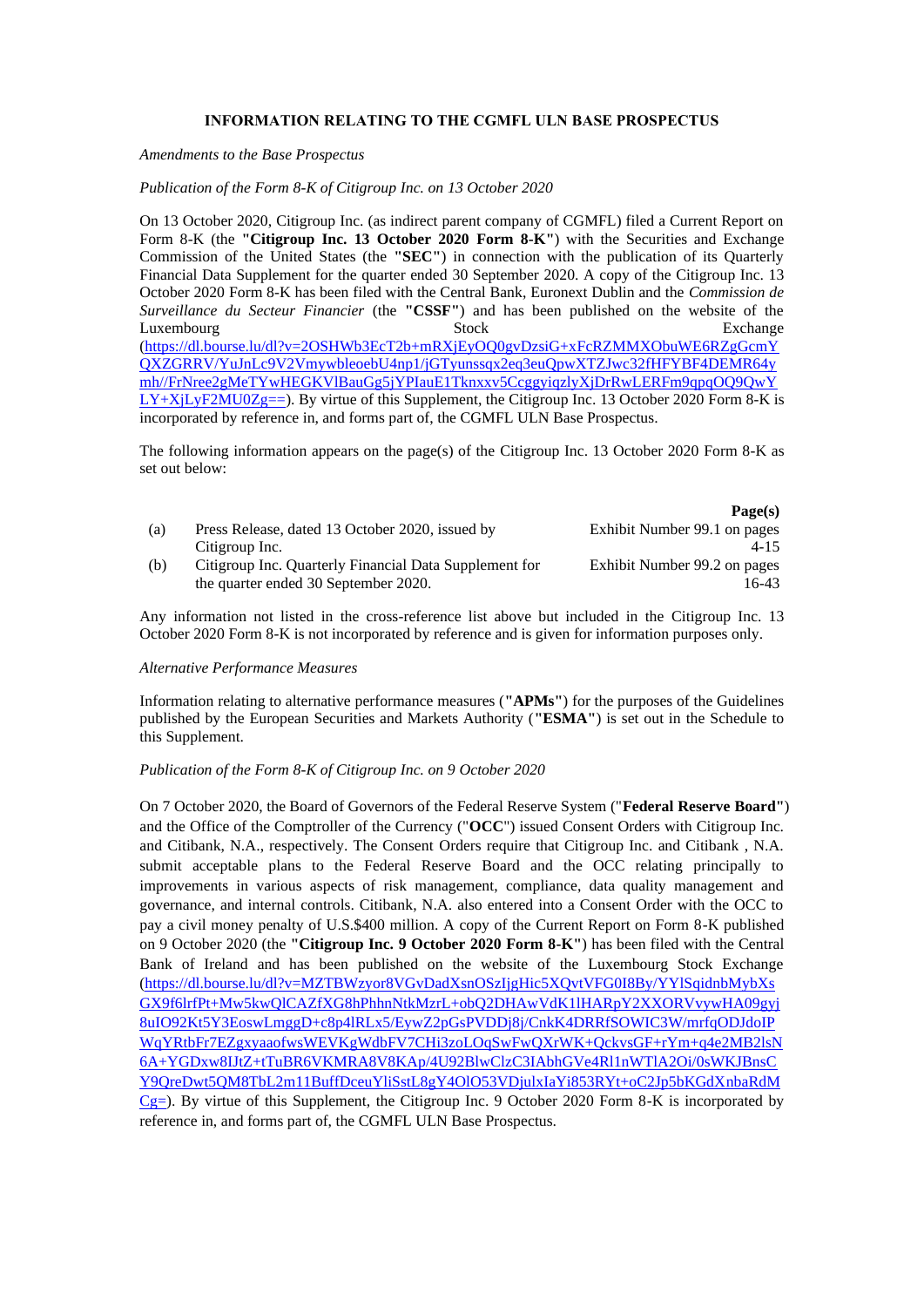The following information appears on the page(s) of the Citigroup Inc. 9 October 2020 Form 8-K as set out below:

| Page(s)                      |
|------------------------------|
| Exhibit Number 99.2 on pages |
| 7-16                         |
| Exhibit Number 99.3 on pages |
| $17 - 52$                    |
| Exhibit Number 99.4 on pages |
| 53-61                        |
|                              |

Any information not listed in the cross-reference list above but included in the Citigroup Inc. 9 October 2020 Form 8-K is not incorporated by reference and is given for information purposes only.

#### *Corporate Authorities*

The approval of the CGMFL ULN Base Prospectus Supplement (No.4) has been authorised pursuant to resolutions of the board of managers of the Corporate Manager of CGMFL on or around 23 October 2020.

### *General*

Save as disclosed in this Supplement (including any documents incorporated by reference herein), there has been no other significant new factor, material mistake or material inaccuracy relating to information included in the CGMFL ULN Base Prospectus since the publication of the CGMFL ULN Base Prospectus Supplement (No.3).

Copies of the CGMFL ULN Base Prospectus 2020, the CGMFL ULN Base Propsectus Supplement (No.1), the CGMFL ULN Base Propsectus Supplement (No.2), the CGMFL ULN Base Propsectus Supplement (No.3) and this Supplement will be obtainable free of charge in electronic form, for so long as the Programme remains in effect or any Securities remain outstanding, at the specified office of the Fiscal Agent and each of the other Paying Agents and all documents incorporated by reference in the CGMFL ULN Base Prospectus 2020 will be available on the website specified for each such document in the CGMFL ULN Base Prospectus.

To the extent that there is any inconsistency between (a) any statement in this Supplement or any statement incorporated by reference into the CGMFL ULN Base Prospectus 2020 by this Supplement and (b) any statement in the CGMFL ULN Base Prospectus or otherwise incorporated by reference into the CGMFL ULN Base Prospectus 2020, the statements in (a) above will prevail.

### *Withdrawal rights*

Filing of the Citigroup Inc. 13 October 2020 Form 8-K and the Citigroup Inc. 9 October 2020 Form 8- K occurred prior to the close of the offer period or delivery of securities in respect of certain nonexempt offers of Securities to the public made by CGMFL as Issuer pursuant to the CGMFL ULN Base Prospectus and, consequently, in accordance with Article 23(2) of the Prospectus Regulation, investors who had already agreed to purchase or subscribe for such Securities before this Supplement is published and where the offer period had not yet closed or the Securities had not yet been delivered to them (whichever earlier) at the time when the significant new factor, material mistake or material inaccuracy to which this Supplement relates arose or was noted have the right, exercisable within two working days beginning with the working day after the date on which this Supplement is published, to withdraw their acceptances. The final date of such right of withdrawal is 28 October 2020. Investors may contact the relevant Authorised Offeror(s) (as set out in the Final Terms of the relevant Securities) should they wish to exercise such right of withdrawal.